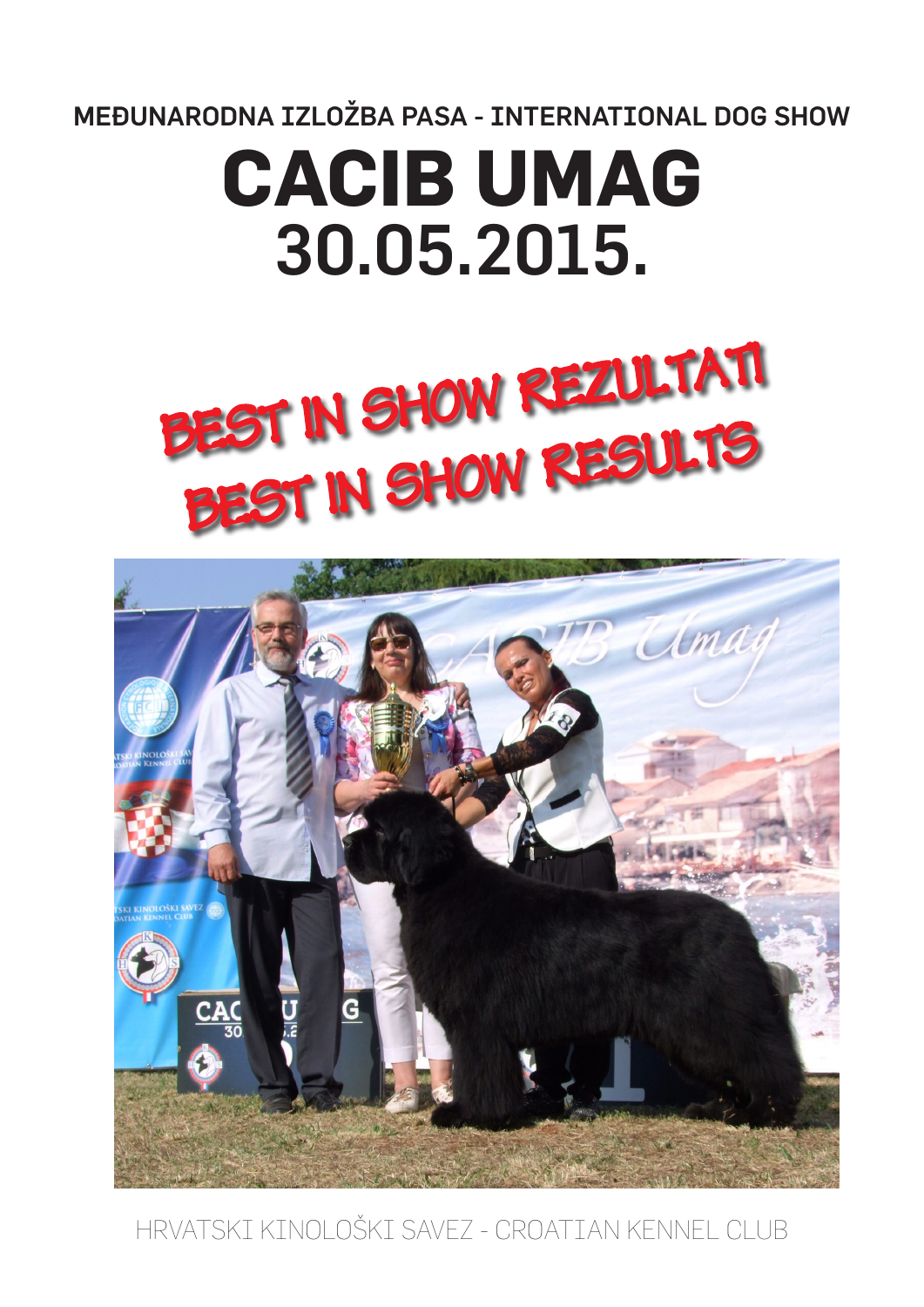## **JUNIOR HANDLING – MLAĐA SKUPINA sudac/judge: SANDA TERZIĆ (HR)**

| 1. MJESTO / PLACE:        | NIKA BUTKOVIĆ (HR) |
|---------------------------|--------------------|
| 2. MJESTO / PLACE:        | LAURA IVANČIĆ (HR) |
| <b>3. MJESTO / PLACE:</b> | RIANA VRČEK (HR)   |
| 4. MJESTO / PLACE:        |                    |
| <b>5. MJESTO / PLACE:</b> |                    |

## **JUNIOR HANDLING – STARIJA SKUPINA sudac/judge: SANDA TERZIĆ (HR)**

- **1.** *MJESTO / PLACE:* CARLA IVANČIĆ (HR)
- **2.** *MJESTO / PLACE:* LARA VUKOVIĆ (HR)
- **3.** *MJESTO / PLACE:*
- **4.** *MJESTO / PLACE:*
- **5.** *MJESTO / PLACE:*

## **NAJLJEPŠI PAROVI - THE BEST COUPLES sudac/judge: MLADEN ERCEGOVIĆ (HR)**

## **1.** *Pasmina / Breed:* DACHSHUND STANDARD SHORTHAIRED

- 552 ICARUS VOM DRILAND
- 553 FROM RED TECKEL STORY CASABLANCA

## **2.** *Pasmina / Breed:* PICCOLO LEVRIERO ITALIANO

- 139 PEDRO DEL BARONE RAMPANTE<br>141 PUPETTA DEL BARONE RAMPANT
- PUPETTA DEL BARONE RAMPANTE

## **3.** *Pasmina / Breed:* KERRY BLUE TERRIER

290 ABSOLUTELY ESCUDE OF SILKI BLUE KINGS

## 291 ABSOLUTELY ACJOU OF SILVER BLUE KINGS **NAJLJEPŠA UZGOJNA SKUPINA - THE BEST BREEDING GROUP**

## **sudac/judge: VIERA VITKOVA (SK)**

**1.** *Pasmina / Breed: PICCOLO LEVRIERO ITALIANO Kataloški brojevi / Catalog No: 139, 140, 141 Uzgajivač / Breeder:* "DEL BARONE RAMPANTE"

- **2.** *Pasmina / Breed: Kataloški brojevi / Catalog No: Uzgajivač / Breeder:*
- **3.** *Pasmina / Breed: Kataloški brojevi / Catalog No: Uzgajivač / Breeder:*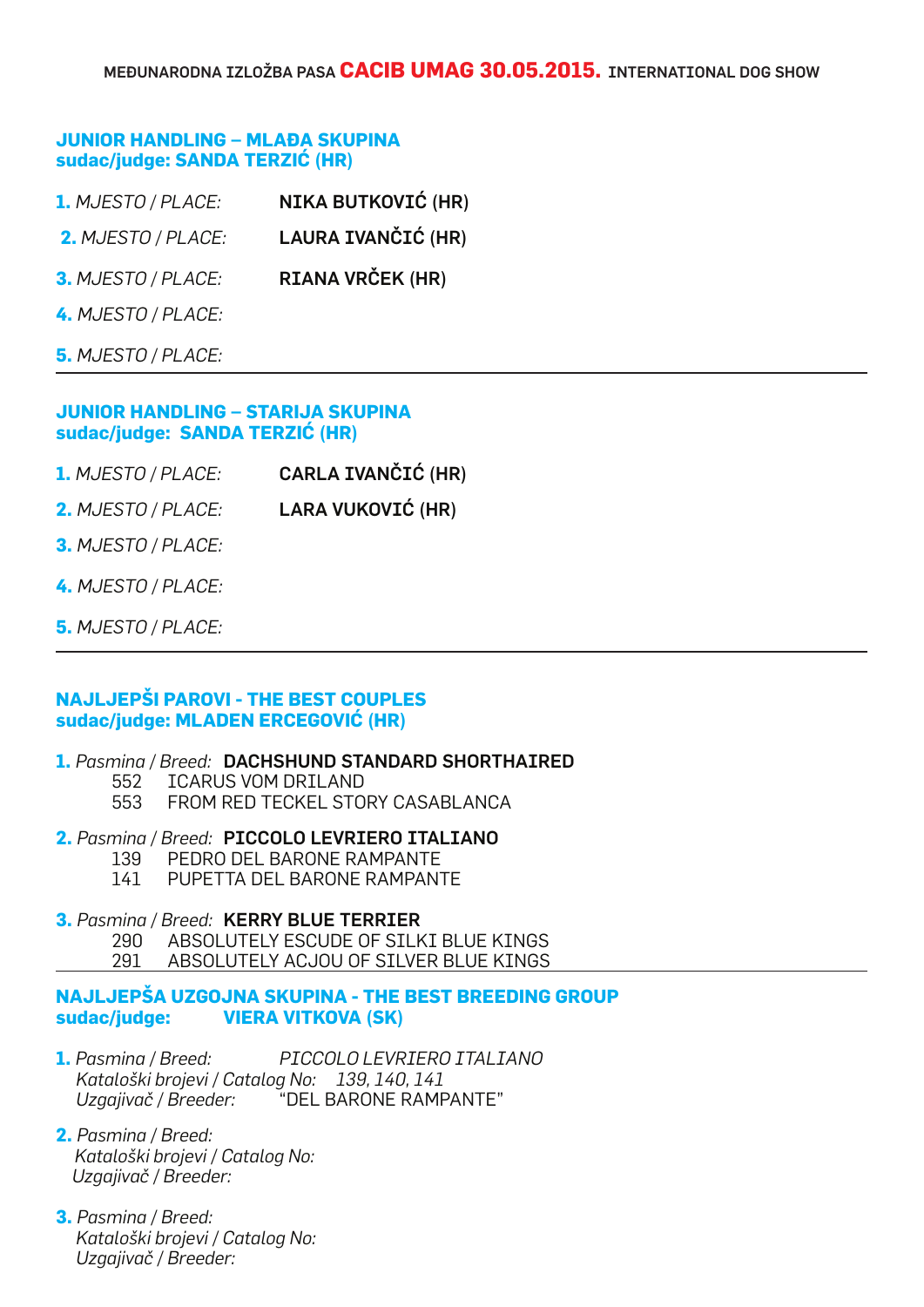## **NAJLJEPŠE ŠTENE IZLOŽBENOG DANA / THE BEST BABY OF THE SHOW DAY** Sudac / Judge: **JASNA MATEJČIĆ (HR)**

#### **1. MJESTO / 1. PLACE**

| Pasmina / Breed:             | BASENDI / BASENJI             |
|------------------------------|-------------------------------|
| Ime psa / Name of the dog:   | MAMBA-EWANGA COOKIES CREAM    |
| Kataloški broj / Catalog No: | 417                           |
| Vlasnik / Owner:             | DEUTSCHMANN RUFFING TANJA (D) |

#### **2. MJESTO / 2. PLACE**

| Pasmina / Breed:             | DALMATINSKI PAS / DALMATIAN |
|------------------------------|-----------------------------|
| Ime psa / Name of the dog:   | DALMINO KILLING KISS        |
| Kataloški broj / Catalog No: |                             |
| Vlasnik / Owner:             | VRBINC TOMAŽ (SLO)          |

#### **3. MJESTO / 3. PLACE**

| Pasmina / Breed:             | RODEZIJSKI RIĐBEK / RHODESIAN RIDGEBACK |
|------------------------------|-----------------------------------------|
| Ime psa / Name of the dog:   | EDIP NEOMELE                            |
| Kataloški broj / Catalog No: | 15                                      |
| Vlasnik / Owner:             | MARIČIĆ MLADEN (HR)                     |

## **NAJLJEPŠI NAJMLAĐI PAS IZLOŽBENOG DANA / THE BEST PUPPY OF THE SHOW DAY** Sudac / Judge: **ALENKA ČERNE (SLO)**

#### **1. MJESTO / 1. PLACE**

| Pasmina / Breed:             | AMERIČKA AKITA / AMERICAN AKITA |
|------------------------------|---------------------------------|
| Ime psa / Name of the dog:   | NEKMAR KINT VERBAL              |
| Kataloški broj / Catalog No: | 438                             |
| Vlasnik / Owner:             | NEKIĆ MARIN & IVANA (HR)        |

#### **2. MJESTO / 2. PLACE**

| Pasmina / Breed:             | JACK RUSSEL TERRIER / JACK RUSSELL TERRIER |
|------------------------------|--------------------------------------------|
| Ime psa / Name of the dog:   | WHITETAN RALPH                             |
| Kataloški broj / Catalog No: | 308                                        |
| Vlasnik / Owner:             | GARBARINO MARIA CRISTINA (I)               |

#### **3. MJESTO / 3. PLACE**

| Pasmina / Breed:             | ČIVAVA / CHIHUAHUA  |
|------------------------------|---------------------|
| Ime psa / Name of the dog:   | HEADSTAR JUNIOR     |
| Kataloški broj / Catalog No: | 605                 |
| Vlasnik / Owner:             | FRISCIA CLAUDIA (I) |

#### **NAJLJEPŠI VETERAN IZLOŽBENOG DANA / THE BEST VETERAN OF THE SHOW DAY** Sudac / Judge: **VIVA MARIA SOLECKYJ SZPUNAR (PL)**

#### **1. MJESTO / 1. PLACE**

| Pasmina / Breed:             | BERNSKI PLANINSKI PAS / BERNESE MOUNTAIN DOG |
|------------------------------|----------------------------------------------|
| Ime psa / Name of the dog:   | <b>FALCO AMADEUS CROATERRA</b>               |
| Kataloški broj / Catalog No: | 133                                          |
| Vlasnik / Owner:             | JEVTIĆ ČEDOMIR & TAJANA (HR)                 |

## **2. MJESTO / 2. PLACE**

| Pasmina / Breed:             | KERRY BLUE TERRIER / KERRY BLUE TERRIER |
|------------------------------|-----------------------------------------|
| Ime psa / Name of the dog:   | ABSOLUTELY ESCUDE OF SILKI BLUE KINGS   |
| Kataloški broj / Catalog No: | 290                                     |
| Vlasnik / Owner:             | SPILLMANN BÄRBEL (D)                    |

| Pasmina / Breed:             | ZLATNI RETRIVER / GOLDEN RETRIEVER |
|------------------------------|------------------------------------|
| Ime psa / Name of the dog:   | <b>GILDA'S ACTEUR</b>              |
| Kataloški broj / Catalog No: | 380                                |
| Vlasnik / Owner:             | ALL. KUKKOLA (I)                   |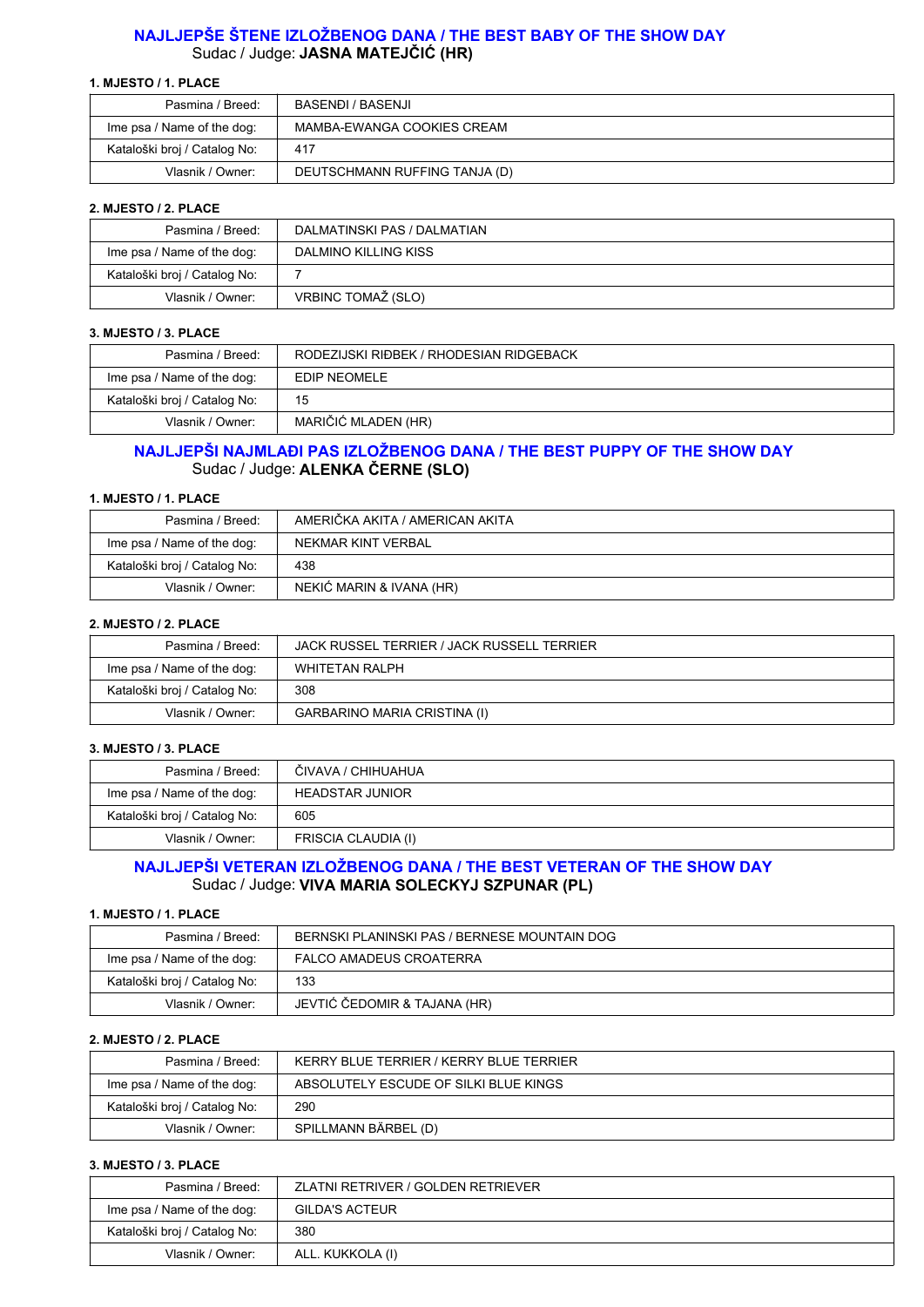## **NAJLJEPŠI LOVNI RADNI PAS IZLOŽBE / THE BEST HUNTING DOG - WORKING CLASS** Sudac / Judge: **JASNA MATEJČIĆ (HR))**

#### **1. MJESTO / 1. PLACE**

| Pasmina / Breed:             | IRSKI SETER / IRISH RED SETTER    |
|------------------------------|-----------------------------------|
| Ime psa / Name of the dog:   | <b>IRISHTOWN DOUBLE -O- SEVEN</b> |
| Kataloški broj / Catalog No: | 212                               |
| Vlasnik / Owner:             | COLOMBO MAURIZIO (I)              |

#### **2. MJESTO / 2. PLACE**

| Pasmina / Breed:             | BIGL / BEAGLE              |
|------------------------------|----------------------------|
| Ime psa / Name of the dog:   | <b>GOT TO B PROUD GIRL</b> |
| Kataloški broj / Catalog No: | 182                        |
| Vlasnik / Owner:             | KLAJIĆ DEJAN (SRB)         |

#### **3. MJESTO / 3. PLACE**

| Pasmina / Breed:             | JAZAVČAR PATULJASTI KRATKODL. / DACHSHUND MINIATURE SMOOTH |
|------------------------------|------------------------------------------------------------|
| Ime psa / Name of the dog:   | RUM E COCAINA DI CASA MAINARDI                             |
| Kataloški broj / Catalog No: | 542                                                        |
| Vlasnik / Owner:             | NARDI MANUELA (I)                                          |

## **NAJLJEPŠI MLADI PAS IZLOŽBENOG DANA / THE JUNIOR BEST IN SHOW** Sudac / Judge: **OLEG YANCHEV (RUS)**

#### **1. MJESTO / 1. PLACE**

| Pasmina / Breed:             | JACK RUSSEL TERRIER / JACK RUSSELL TERRIER |
|------------------------------|--------------------------------------------|
| Ime psa / Name of the dog:   | WHITRAN INVEBRAE JAMBOREE                  |
| Kataloški broj / Catalog No: | 309                                        |
| Vlasnik / Owner:             | GARBARINO MARIA CRISTINA (I)               |

#### **2. MJESTO / 2. PLACE**

| Pasmina / Breed:             | RUSKI HRT / BORZOL                   |
|------------------------------|--------------------------------------|
| Ime psa / Name of the dog:   | RUSSKIY AZART ZORIANA ATTICA VESLAVA |
| Kataloški broj / Catalog No: | 171                                  |
| Vlasnik / Owner:             | LAZAREVA MARIA (I)                   |

#### **3. MJESTO / 3. PLACE**

| Pasmina / Breed:             | VIPET - MALI ENGLESKI HRT / WHIPPET |
|------------------------------|-------------------------------------|
| Ime psa / Name of the dog:   | STRIPPOKER'S NOBODY ELSE WHIPROSE   |
| Kataloški broj / Catalog No: | 151                                 |
| Vlasnik / Owner:             | ALL. TO WHIPROSE DI M. ROSATO (I)   |

## **FCI GRUPA 1 / FCI GROUP 1** Sudac / Judge: **SREĆKO KUKIĆ (HR)**

#### **1. MJESTO / 1. PLACE**

| Pasmina / Breed:             | NJEMAČKI OVČAR / GERMAN SHEPHERD DOG |
|------------------------------|--------------------------------------|
| Ime psa / Name of the dog:   | MAXIMUS VOM HEERBUSCH                |
| Kataloški broj / Catalog No: | 29                                   |
| Vlasnik / Owner:             | CURAK NIKO (HR)                      |

#### **2. MJESTO / 2. PLACE**

| Pasmina / Breed:             | PULI / PULI                   |
|------------------------------|-------------------------------|
| Ime psa / Name of the dog:   | BLACK N' BLUE'S LIGHT MY FIRE |
| Kataloški broj / Catalog No: | 46                            |
| Vlasnik / Owner:             | BODIL RÜSZ (DK)               |

| Pasmina / Breed:             | ŠKOTSKI OVČAR DUGODLAKI / COLLIE ROUGH |
|------------------------------|----------------------------------------|
| Ime psa / Name of the dog:   | WICANI POSHLY DRESSED                  |
| Kataloški broj / Catalog No: | -80                                    |
| Vlasnik / Owner:             | ROCCO LUCIO (I)                        |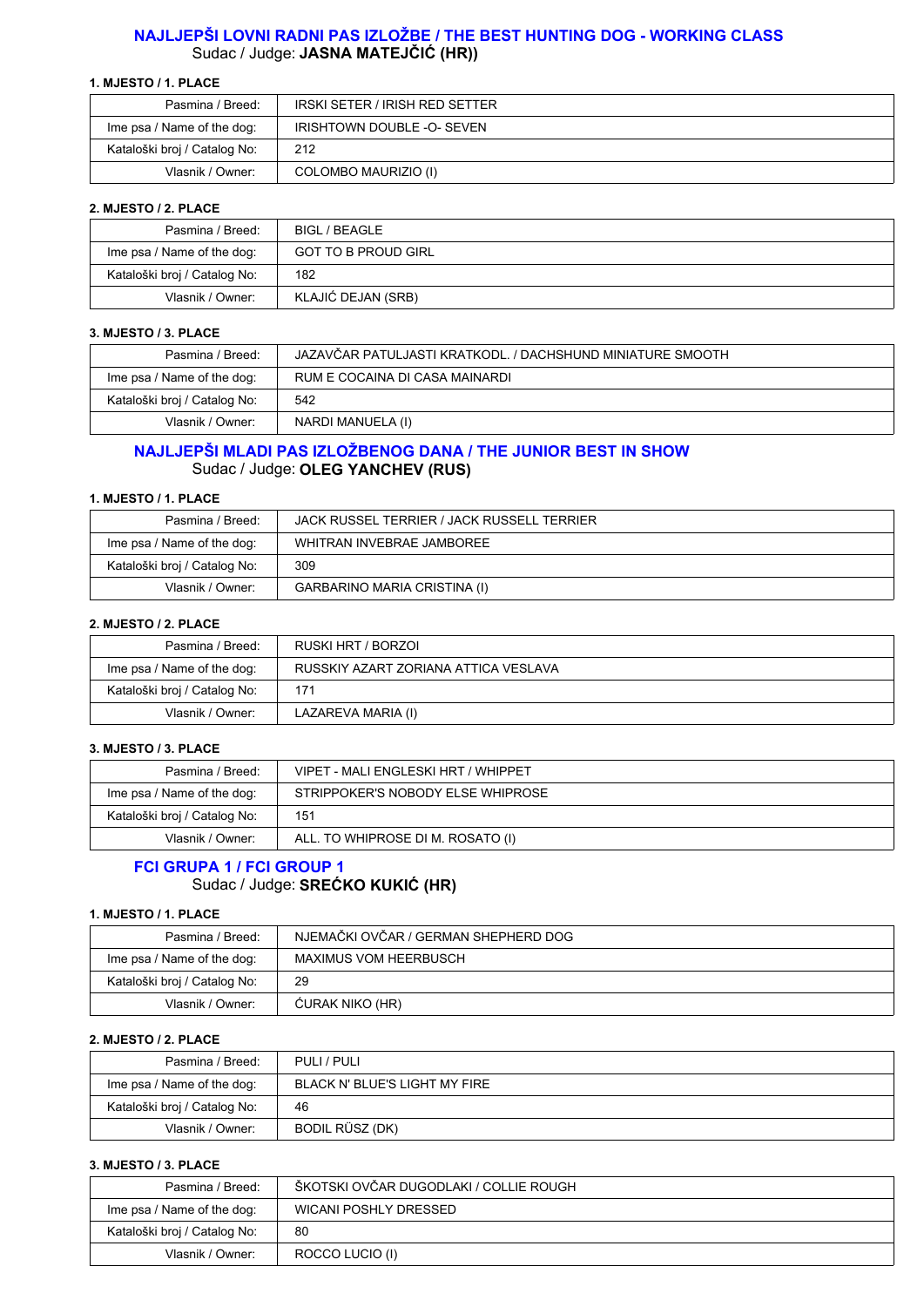## **FCI GRUPA 2 / FCI GROUP 2**

Sudac / Judge: **MLADEN ERCEGOVIĆ (HR)**

#### **1. MJESTO / 1. PLACE**

| Pasmina / Breed:             | NJUFAUNDLENDER / NEWFOUNDLAND        |
|------------------------------|--------------------------------------|
| Ime psa / Name of the dog:   | BEY WORD OF MOUTH NEWFOUNDLAND HILLS |
| Kataloški broj / Catalog No: | 118                                  |
| Vlasnik / Owner:             | DE VITTO DOMENICO (I)                |

#### **2. MJESTO / 2. PLACE**

| Pasmina / Breed:             | DOBERMAN / DOBERMANN       |
|------------------------------|----------------------------|
| Ime psa / Name of the dog:   | ENDOR BEST OF ISLAND       |
| Kataloški broj / Catalog No: | 231                        |
| Vlasnik / Owner:             | BEDEKOVIĆ & KOVAČEVIĆ (HR) |

#### **3. MJESTO / 3. PLACE**

| Pasmina / Breed:             | PATULJASTI ŠNAUCER / MINIATURE SCHNAUZER |
|------------------------------|------------------------------------------|
| Ime psa / Name of the dog:   | VAN CHAMP OF THE NEIGHBOURHOOD           |
| Kataloški broj / Catalog No: | 252                                      |
| Vlasnik / Owner:             | ROGULJA ŽELJKO (HR)                      |

## **FCI GRUPA 3 / FCI GROUP 3** Sudac / Judge: **ALENKA ČERNE (SLO)**

#### **1. MJESTO / 1. PLACE**

| Pasmina / Breed:             | ŠKOTSKI TERIJER / SCOTTISH TERRIER     |
|------------------------------|----------------------------------------|
| Ime psa / Name of the dog:   | PEABAR I'M ON FIRE DEL COLLE DI OTTONE |
| Kataloški broj / Catalog No: | 332                                    |
| Vlasnik / Owner:             | FEGUŠ ŠIROKA MAŠA (SLO)                |

#### **2. MJESTO / 2. PLACE**

| Pasmina / Breed:             | AUSTRALIAN SILKY TERRIER / AUSTRALIAN SILKY TERRIER |
|------------------------------|-----------------------------------------------------|
| Ime psa / Name of the dog:   | DARSA ACCESS DENIED                                 |
| Kataloški broj / Catalog No: | 337                                                 |
| Vlasnik / Owner:             | KRSTIĆ-ARBANAS MIRJANA (HR)                         |

#### **3. MJESTO / 3. PLACE**

| Pasmina / Breed:             | FOKSTERIJER OŠTRE DLAKE / FOX TERRIER - WIRE |
|------------------------------|----------------------------------------------|
| Ime psa / Name of the dog:   | ODYSSEUS VD SCHONEN BERGEN                   |
| Kataloški broj / Catalog No: | 300                                          |
| Vlasnik / Owner:             | SCHONEBERG FRIEDRICH WILHELM (D)             |

## **FCI GRUPA 4 / FCI GROUP 4** Sudac / Judge: **LIGITA ZAKE (LAT)**

#### **1. MJESTO / 1. PLACE**

| Pasmina / Breed:             | JAZAVČAR KUNIĆAR OŠTRODLAKI / RABBIT DACHSHUND WIRE HAIRED |
|------------------------------|------------------------------------------------------------|
| Ime psa / Name of the dog:   | DRAGONNEKAPITOL DEL WANHELSING                             |
| Kataloški broj / Catalog No: | 537                                                        |
| Vlasnik / Owner:             | PASCARELLA GABRIEL (I)                                     |

#### **2. MJESTO / 2. PLACE**

| Pasmina / Breed:             | JAZAVČAR OŠTRODLAKI / DACHSHUND STANDARD WIRE-HAIRED |
|------------------------------|------------------------------------------------------|
| Ime psa / Name of the dog:   | CARTHAGO DEL WANHELSING                              |
| Kataloški broj / Catalog No: | 555                                                  |
| Vlasnik / Owner:             | ŠIKIĆ SANJA (HR)                                     |

| Pasmina / Breed:             | JAZAVČAR KRATKODLAKI / DACHSHUND STANDARD SMOOT-HAIRE |
|------------------------------|-------------------------------------------------------|
| Ime psa / Name of the dog:   | NEW LIFE CASA NICOLINI                                |
| Kataloški broj / Catalog No: | 554                                                   |
| Vlasnik / Owner:             | NICOLINI ANNALISA (I)                                 |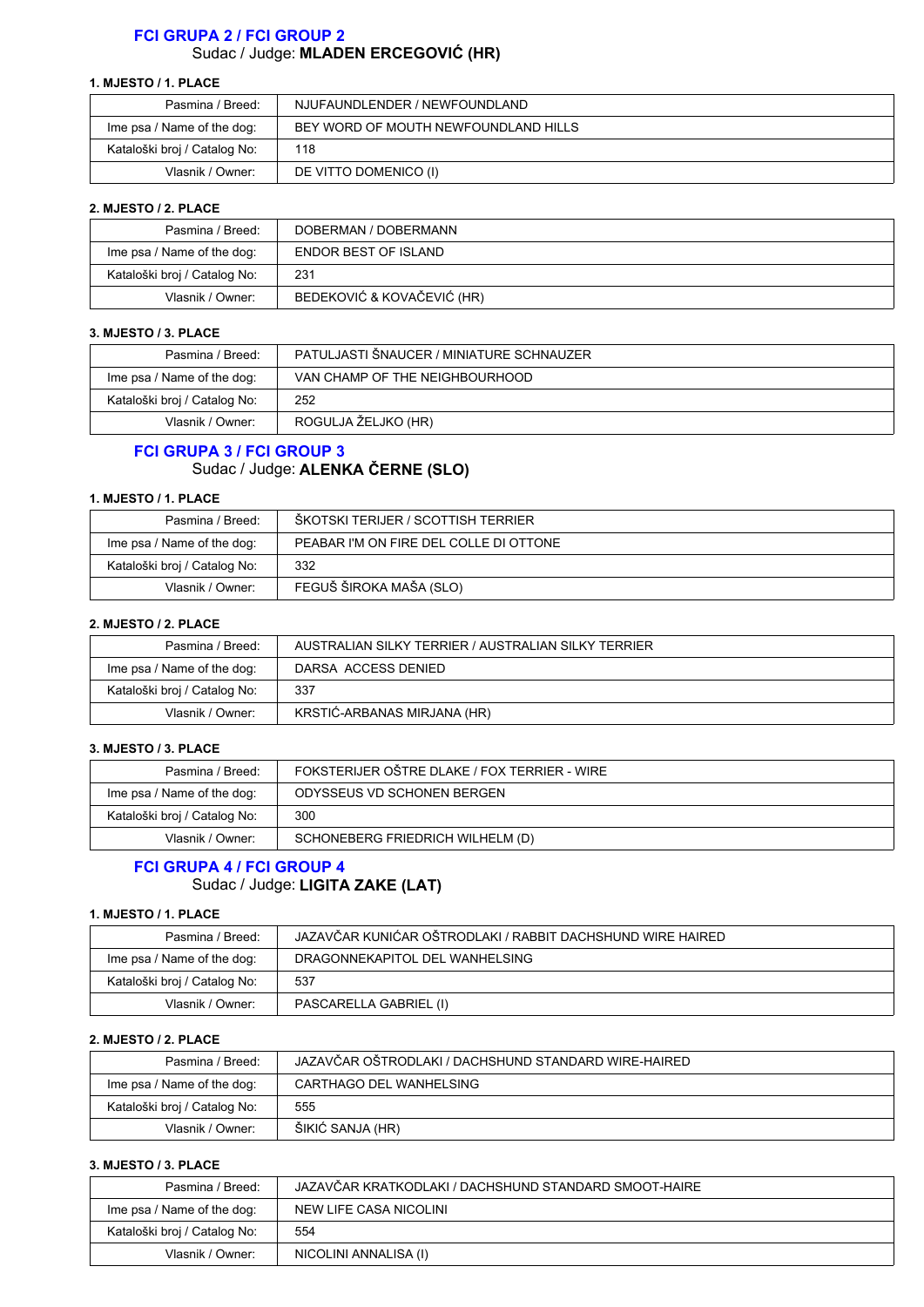## **FCI GRUPA 5 / FCI GROUP 5** Sudac / Judge: **VIVA MARIA SOLECKYJ SZPUNAR (PL)**

#### **1. MJESTO / 1. PLACE**

| Pasmina / Breed:             | AMERIČKA AKITA / AMERICAN AKITA |
|------------------------------|---------------------------------|
| Ime psa / Name of the dog:   | <b>INULINE QUEENSWAY</b>        |
| Kataloški broj / Catalog No: | 444                             |
| Vlasnik / Owner:             | NEKIĆ MARIN & IVANA (HR)        |

#### **2. MJESTO / 2. PLACE**

| Pasmina / Breed:             | SIBIRSKI HASKI / SIBERIAN HUSKY    |
|------------------------------|------------------------------------|
| Ime psa / Name of the dog:   | DEEP IMPACT DELLA VANISELLA        |
| Kataloški broj / Catalog No: | 455                                |
| Vlasnik / Owner:             | DRIOLI MARISA & LIVIO RIZZETTO (I) |

#### **3. MJESTO / 3. PLACE**

| Pasmina / Breed:             | ČAU-ČAU / CHOW-CHOW                 |
|------------------------------|-------------------------------------|
| Ime psa / Name of the dog:   | HEART MIND FIRE DEI LEONI IMPERIALI |
| Kataloški broj / Catalog No: | 421                                 |
| Vlasnik / Owner:             | BETTINI STEFANIA (I)                |

## **FCI GRUPA 6 / FCI GROUP 6** Sudac / Judge: **SREĆKO KUKIĆ (HR)**

#### **1. MJESTO / 1. PLACE**

| Pasmina / Breed:             | DALMATINSKI PAS / DALMATIAN |
|------------------------------|-----------------------------|
| Ime psa / Name of the dog:   | DALMINO VOODOO VISION       |
| Kataloški broj / Catalog No: | 6                           |
| Vlasnik / Owner:             | HALPER DRAŽIĆ ŽELJKA (HR)   |

#### **2. MJESTO / 2. PLACE**

| Pasmina / Breed:             | BIGL / BEAGLE             |
|------------------------------|---------------------------|
| Ime psa / Name of the dog:   | ABSOLUTELY SPOTLESS IMPET |
| Kataloški broj / Catalog No: | 179                       |
| Vlasnik / Owner:             | KLAJIĆ DEJAN (SRB)        |

#### **3. MJESTO / 3. PLACE**

| Pasmina / Breed:             | ISTARSKI KRATKODLAKI GONIČ / ISTRIAN SHORT HAIRED HOUND |
|------------------------------|---------------------------------------------------------|
| Ime psa / Name of the dog:   | ASTOR ISTRIJANSKA                                       |
| Kataloški broj / Catalog No: | 192                                                     |
| Vlasnik / Owner:             | RABAR IVAN (HR)                                         |

## **FCI GRUPA 7 / FCI GROUP 7** Sudac / Judge: **OLEG YANCHEV (RUS)**

#### **1. MJESTO / 1. PLACE**

| Pasmina / Breed:             | IRSKI SETER / IRISH RED SETTER |
|------------------------------|--------------------------------|
| Ime psa / Name of the dog:   | IRISHTOWN DOUBLE -O- SEVEN     |
| Kataloški broj / Catalog No: | 212                            |
| Vlasnik / Owner:             | COLOMBO MAURIZIO (I)           |

#### **2. MJESTO / 2. PLACE**

| Pasmina / Breed:             | VAJMARSKI PTIČAR / WEIMARANER |
|------------------------------|-------------------------------|
| Ime psa / Name of the dog:   | CHERRY BRANDY IMPERIUM STAR   |
| Kataloški broj / Catalog No: | 203                           |
| Vlasnik / Owner:             | ŠKULJ OSKAR (SLO)             |

| Pasmina / Breed:             | IRSKI SETER CRVENO BIJELI / IRISH RED AND WHITE SETTER |
|------------------------------|--------------------------------------------------------|
| Ime psa / Name of the dog:   | LIMELANE'S DEEP SECRET DUKE                            |
| Kataloški broj / Catalog No: | 210                                                    |
| Vlasnik / Owner:             | PIMPER ELISABETH (A)                                   |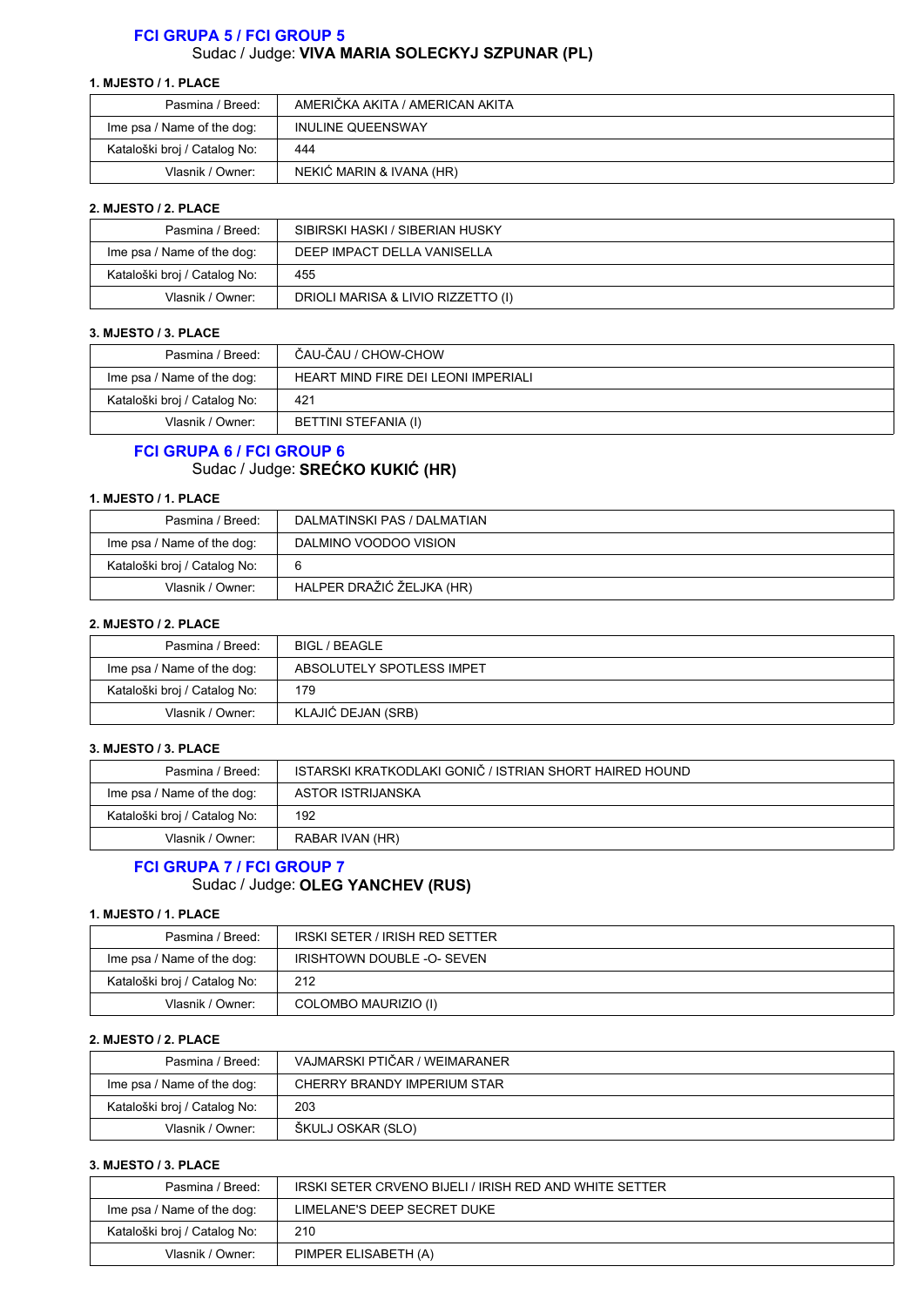## **FCI GRUPA 8 / FCI GROUP 8** Sudac / Judge: **VIERA VITKOVA (SK)**

#### **1. MJESTO / 1. PLACE**

| Pasmina / Breed:             | LABRADOR RETRIVER / LABRADOR RETRIEVER |
|------------------------------|----------------------------------------|
| Ime psa / Name of the dog:   | SNOOPY'S GANG BOLERO                   |
| Kataloški broj / Catalog No: | 364                                    |
| Vlasnik / Owner:             | SNOOPY'S GANG KENNEL (HR)              |

#### **2. MJESTO / 2. PLACE**

| Pasmina / Breed:             | VELŠKI ŠPRINGER ŠPANIJEL / WELSH SPRINGER SPANIEL |
|------------------------------|---------------------------------------------------|
| Ime psa / Name of the dog:   | FERENDEL FOOLING AROUND                           |
| Kataloški broj / Catalog No: | 396                                               |
| Vlasnik / Owner:             | TIANI MICHELE (I)                                 |

#### **3. MJESTO / 3. PLACE**

| Pasmina / Breed:             | AMERIČKI KOKER ŠPANIJEL / AMERICAN COCKER SPANIEL |
|------------------------------|---------------------------------------------------|
| Ime psa / Name of the dog:   | CHERIE CHANEL BORDER PRINCESS                     |
| Kataloški broj / Catalog No: | 410                                               |
| Vlasnik / Owner:             | POLACKOVA MICHAELA (SK)                           |

## **FCI GRUPA 9 / FCI GROUP 9** Sudac / Judge: **JASNA MATEJČIĆ (HR)**

#### **1. MJESTO / 1. PLACE**

| Pasmina / Breed:             | PUDL VELIKI / STANDARD POODLE |
|------------------------------|-------------------------------|
| Ime psa / Name of the dog:   | MIZZONI DA MAYA               |
| Kataloški broj / Catalog No: | 501                           |
| Vlasnik / Owner:             | KEHLER - TORREALBA (SLO)      |

#### **2. MJESTO / 2. PLACE**

| Pasmina / Breed:             | ČIVAVA / CHIHUAHUA   |
|------------------------------|----------------------|
| Ime psa / Name of the dog:   | <b>HEADSTAR CIKO</b> |
| Kataloški broj / Catalog No: | 607                  |
| Vlasnik / Owner:             | FRISCIA CLAUDIA (I)  |

#### **3. MJESTO / 3. PLACE**

| Pasmina / Breed:             | PUDL MALI / MINIATURE POODLE |
|------------------------------|------------------------------|
| Ime psa / Name of the dog:   | RISADAN'S PASSION N KISSES   |
| Kataloški broj / Catalog No: | 475                          |
| Vlasnik / Owner:             | RISDAN DANIELA (SLO)         |

## **FCI GRUPA 10 / FCI GROUP 10** Sudac / Judge: **SANDA TERZIĆ (HR)**

#### **1. MJESTO / 1. PLACE**

| Pasmina / Breed:             | RUSKI HRT / BORZOL                       |
|------------------------------|------------------------------------------|
| Ime psa / Name of the dog:   | BEL ETUAL ARIADNA PRESENT AT RUSSKIY AZA |
| Kataloški broj / Catalog No: | 173                                      |
| Vlasnik / Owner:             | LAZAREVA MARIA (I)                       |

#### **2. MJESTO / 2. PLACE**

| Pasmina / Breed:             | VIPET - MALI ENGLESKI HRT / WHIPPET |
|------------------------------|-------------------------------------|
| Ime psa / Name of the dog:   | SOBRESALTO XXX                      |
| Kataloški broj / Catalog No: | 155                                 |
| Vlasnik / Owner:             | DE GASPARI ENRICO (I)               |

| Pasmina / Breed:             | AFGANISTANSKI HRT / AFGHAN HOUND      |
|------------------------------|---------------------------------------|
| Ime psa / Name of the dog:   | TJURINGA SACRED SPIRIT DEL GRAN PAMIR |
| Kataloški broj / Catalog No: | 175                                   |
| Vlasnik / Owner:             | MAINARDI NOEMI (I)                    |